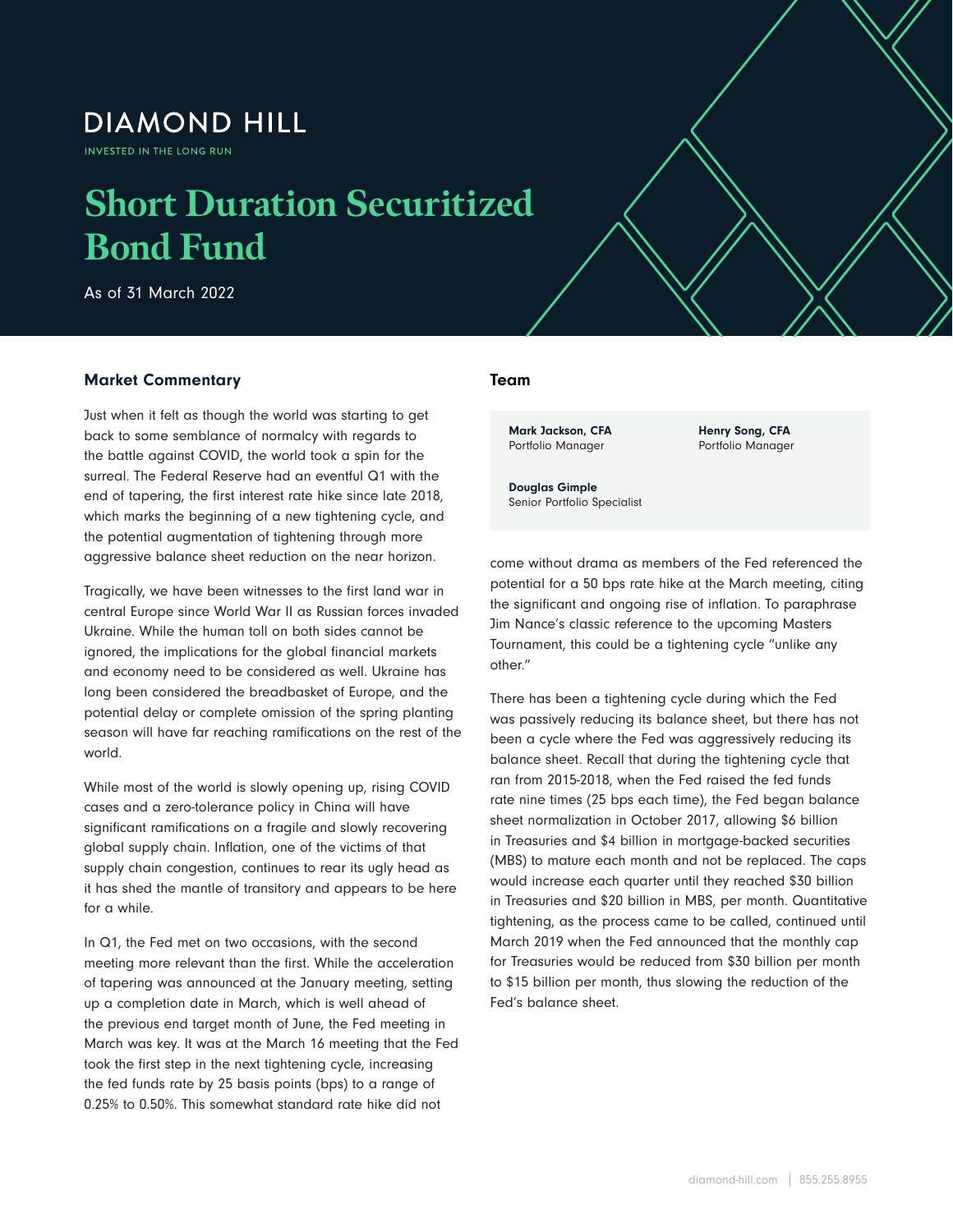As we embark on the latest tightening cycle, various members of the Fed are pushing for more aggressive front end rate movements as well as an active approach to balance sheet normalization. Though the past two cycles have focused on 25 bps increases per meeting (2015- 2018 had nine 25 bps hikes, 2004-2006 had 17 hikes of 25 bps each), one only needs to look at the 1994-1995 cycle for precedent on hikes above and beyond 25 bps. During that cycle, which saw the fed funds rate climb from 3.00% to 6.00%, the Fed used three 25 bps rate hikes in the beginning, followed by two 50 bps moves, a 75 bps increase in November 1994 and a final increase of 50 bps. So, with a potentially more aggressive Fed on the rates side and the balance sheet side, could we see something that is a mix between the 1994 cycle and the 2004 cycle? Truly, a cycle unlike any other.

Between the geopolitical uncertainty and the outlook for the Fed's potential actions, Treasury yields were on a consistent path higher throughout the quarter. Whereas the movement in Q1 2021 was focused on the longer end of the curve as the mix of accelerated vaccine distribution, expectations for an end to quarantines, two stimulus packages and a reopening of the national economy caused markets to rotate in anticipation of a juggernaut economy. That is evidenced by the strong move higher in yields on the longer end of the curve in Q1 2021, as illustrated in Exhibit 1. The shorter end of the curve remained anchored as the Fed remained steadfast in its goal of maintaining lower rates on the short end of the curve. All of that began to change in Q4 2021 and carried over into Q1 2022.

During Q1 2022, the longer end of the curve moved in a similar fashion to Q1 2021, with the 10-year Treasury matching the increase almost exactly. The major shift was on the shorter end of the curve as the Fed stepped up rhetoric around rate hikes and the market began to anticipate the impending tightening cycle. The 160 bps move higher in the 2-year Treasury represents the third largest quarterly move since Q2 1984 (167 bps) and Q3 1981 (203 bps). The 160 bps represents an increase of 219% during the quarter, by far the highest quarterly percentage increase ever. The meteoric rise of the yield on the 2-year Treasury reflects the market expectations for an additional 2.25% in FOMC rate hikes by year end, delivered potentially through some combination of 25 bps and 50 bps hikes (or maybe something else?).

## Exhibit 1—Yield Change During First Three Months of the Year (%)



Source: Bloomberg.

For the first time since World War II, central Europe has been engulfed in conflict as Russian forces invaded Ukraine in late February. The reactions were nearly instant condemnations from across the globe, a slew of economic sanctions levied upon the Russian economy and various oligarchs, and energy prices soaring on supply uncertainty. Treasury yields jumped lower with a traditional flight to quality reaction from the market, but it was short lived as the markets and the world quickly adjusted to an ongoing conflict in Europe.

Not only was the impact felt in the energy markets with soaring oil prices, commodities such as corn, soybeans, wheat, barley and vegetable oils moved sharply higher. Ukraine accounts for roughly 10% of global wheat exports, 15% of global corn exports, 15% of global barley exports and 50% of global sunflower oil exports—and there is a near certainty that the spring planting season may not end up taking place. Continuing increases in these key inputs to food prices will add to the angst of higher energy prices and could result in inflation pushing even higher than the year-over-year 7.9% reported in February. Add in a surging spread of bird flu, resulting in the destruction of nearly 15 million egg producing chickens, and the usual trip to the grocery store could become more and more expensive.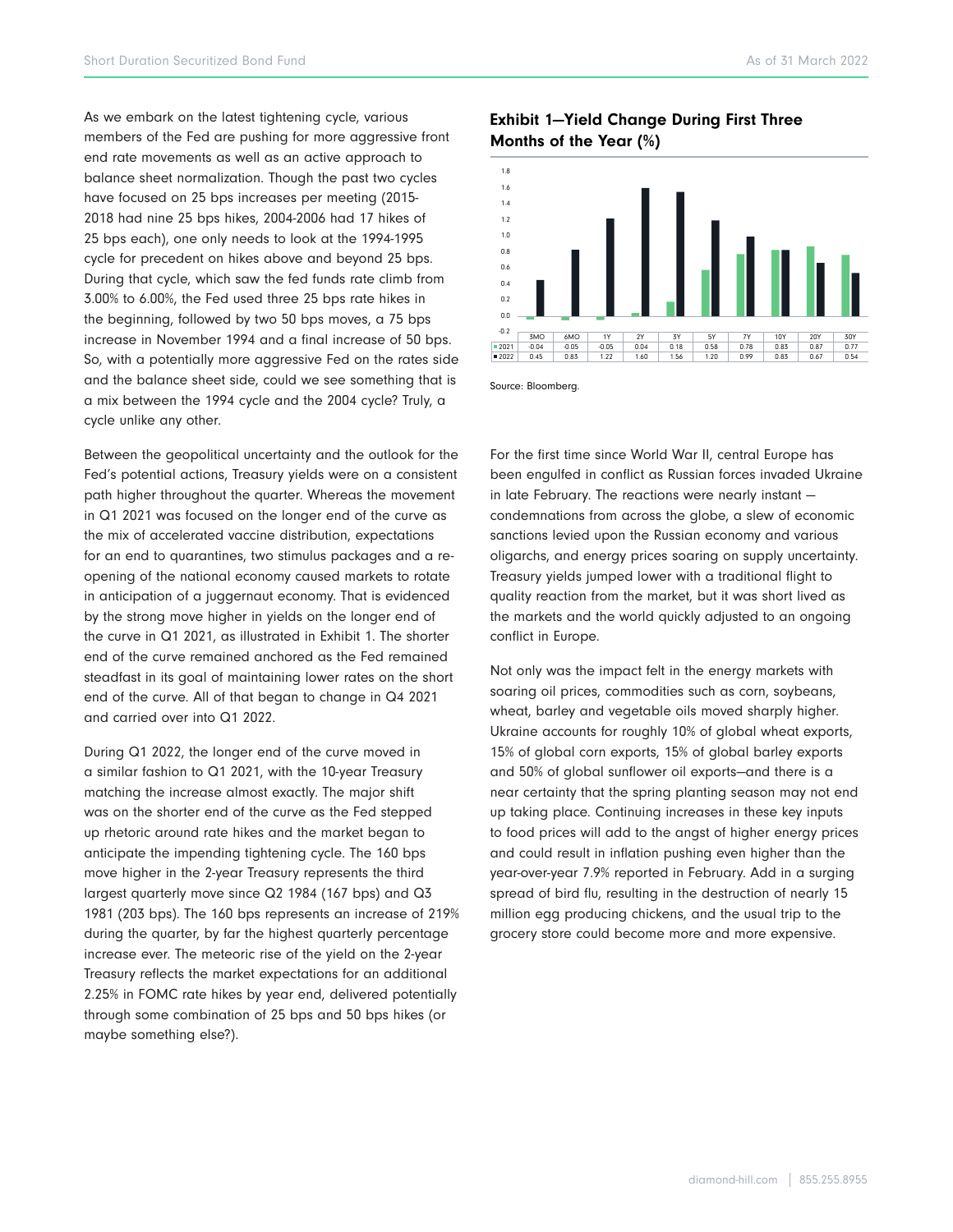#### Portfolio Performance & Positioning

It is important to note our portfolio works to provide yield for investors while focusing on the shorter end of fixed income markets. We believe there are opportunities to add incremental yield over the benchmark by investing in structured products across the quality spectrum. The portfolio strives to maintain an average credit quality rating of A/BBB while taking advantage of mispriced opportunities in unrated securities and an allocation to below investment grade securities.

As of 31 March, the portfolio had a yield-to-worst (YTW) of 4.37% with an effective duration of 1.48 years, compared to a YTW of 2.78% and effective duration of 1.49 years at the end of 2021. The increase in yield can be attributed to the increase in yields along the shorter end of the yield curve as well as the increased allocation to both Treasury and corporate debt. While increasing yields along the short end of the curve, as well as spread widening, provides additional opportunities for increased yield, the impact of rising rates for any product with duration will result in negative performance. The securitized sector remains the largest allocation in the portfolio and was the strongest contributor to performance of the portfolio over the benchmark. While the overall securitized sector was negative for the first quarter, the carry from the sector helped mitigate some of the impact from rising rates.

Within the securitized sector, non-agency commercial mortgages and small business asset-backed securities (ABS) delivered the strongest performance followed by credit card ABS. Also, within ABS, auto loans and unsecured consumer deals held up relatively well during Q1.

We continue to search for opportunities in the marketplace while maintaining an attractive yield relative to the benchmark.